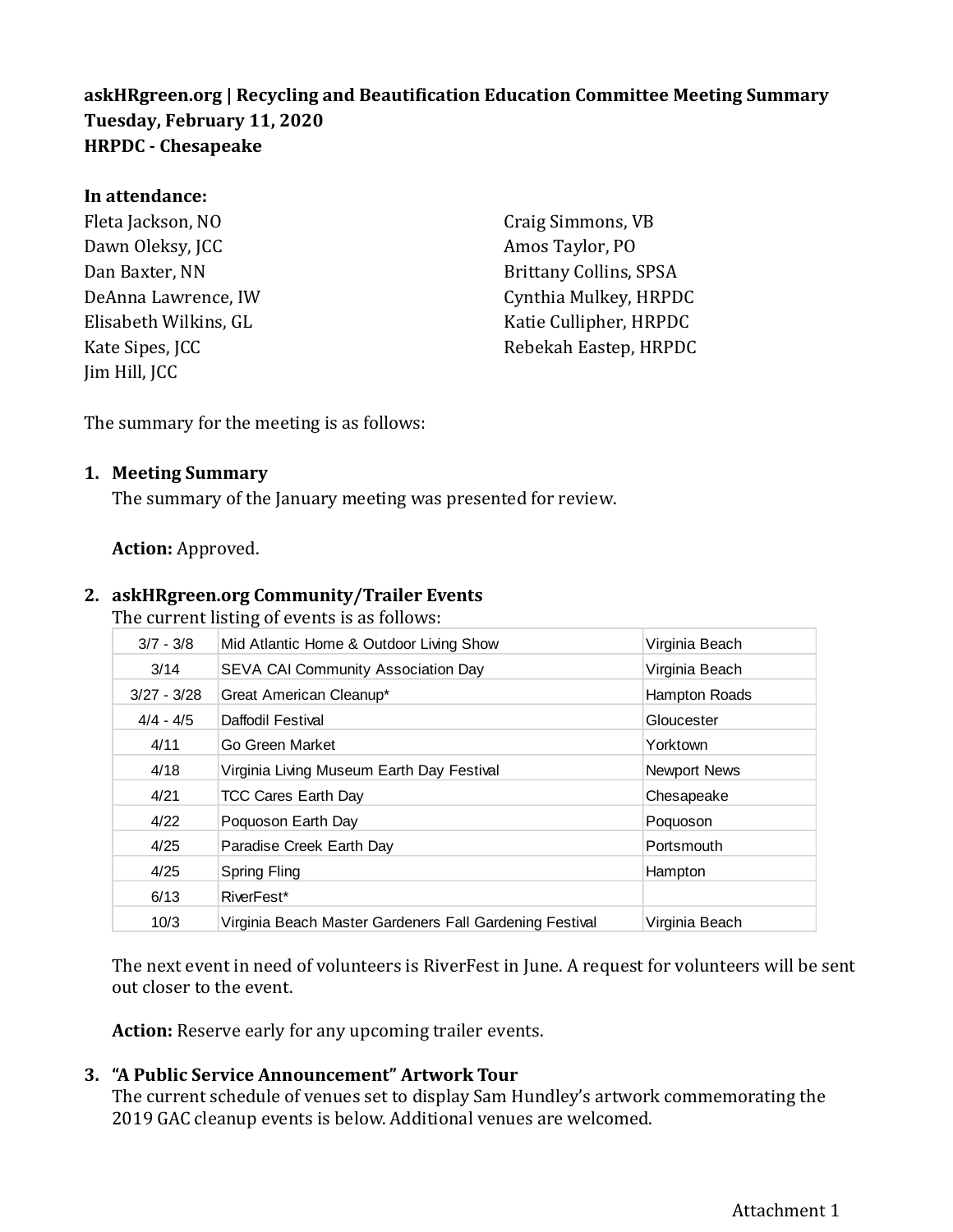| Chesapeake City Hall                                                 | Nov. 8 - 22              | Chesapeake          |
|----------------------------------------------------------------------|--------------------------|---------------------|
| Virginia Aquarium                                                    | Nov. 22 - Jan 1          | Virginia Beach      |
| <b>Mariners Museum</b>                                               | January 1 - 30           | <b>Newport News</b> |
| TCC - Main Building (Admin)                                          | February 10 - 21         | Chesapeake          |
| Isle of Wight History Museum                                         | February 24 - March 4/5  | Isle of Wight Co.   |
| Chesapeake Conservation Conference & Environr March 6 - one day only |                          | Chesapeake          |
| TBD                                                                  | March 6-31?              | TBD                 |
| <b>TBD Gloucester</b>                                                | April 1 - 30             | Gloucester          |
| <b>VIMS</b>                                                          | May 18-1                 |                     |
| Hampton University Museum Trash to Art Show                          | TBD (postponed from Nov) | Hampton             |

The Mariner's Museum hosted the artwork during January. TCC-Chesapeake Campus now has the artwork followed by the Isle of Wight History Museum and the Chesapeake Conservation Conference on March 6. Additional locations welcomed

**Action:** Committee members were encouraged to find host venues for the month of March.

# **4. Great American Cleanup**

The Committee continued to discuss plans for the 2020 Great American Cleanup, March 27-28.

- Registration form is now live and volunteer registrations have started coming in. Chesapeake received a request for over 100 volunteers.
- Committee members should add event details to Google doc or forward to HRPDC staff if Google docs is unavailable. [https://docs.google.com/spreadsheets/d/1EY](https://docs.google.com/spreadsheets/d/1EY-c0sn1UyXLci3VWeBpy0v5k1XSS2xIsKMQErD21Ck/edit?usp=sharing)[c0sn1UyXLci3VWeBpy0v5k1XSS2xIsKMQErD21Ck/edit?usp=sharing](https://docs.google.com/spreadsheets/d/1EY-c0sn1UyXLci3VWeBpy0v5k1XSS2xIsKMQErD21Ck/edit?usp=sharing)
- The Committee reviewed the radio spot produced in 2019 to pick up for the 2020 campaign. The end tag will be updated with the new dates.
- Local Projects:
	- o Norfolk has several official events planned but will also encourage neighborhood cleanups.
	- o James City County has events that are less organized. A list of dump sites is available for volunteers to cleanup. HOAs are encouraged to hold community cleanups.
	- o Newport News has Boy Scouts adopting 20 sites to address waterway litter. Using Better Impact software for volunteer management and community involvement. Promoting check out of the litter kits and schoolyard cleanups at schools.
	- $\circ$  Isle of Wight/Smithfield partnering to develop green initiatives, in school education programs on Friday, litter pickup at Smithfield High School (safety risks prevent areas in most need from being cleaned), civic group engagement, estimate 12 areas that will be cleaned up or beautified, Smithfield employees will cleanup roads around packing plant and Tyler's Beach.
	- o Virginia Beach will hold a big community cleanup on Saturday (location TBD), hoping for additional neighborhood cleanups as well, recommended setting a reoccurring date for the regional kickoff (end of March each year)
	- o Clean Gloucester Day was moved to coincide with this event, organized cleanups will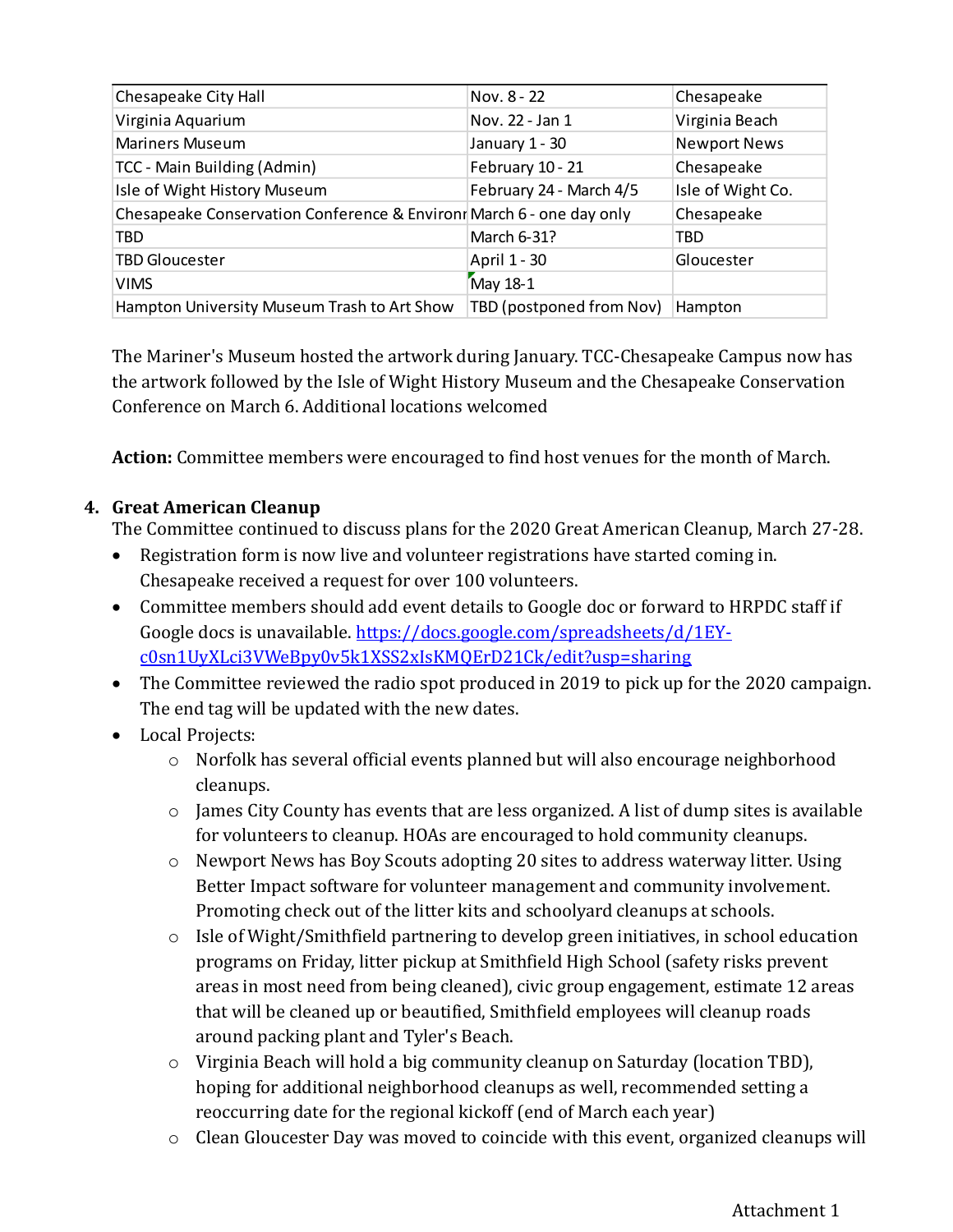be held at parks (kid-friendly) but also less organized neighborhood cleanups will be encouraged

• The Committee reviewed the draft list of 50 ways to celebrate Earth Day. The Committee would like to have a kid-focused version and one geared towards work places.

**Action:** The Committee would like to confirm Great American Cleanup as a reoccurring event held the last weekend of March each year. Committee members should add event details to Google doc for regional tracking.

# **5. Website Recycling Tool**

The website recycling tool has been finalized and new PDFs added for each locality. Norfolk had the following additional changes:

- removing tops from bottles in the graphics (all localities)
- adding "no tops" in the description for bottles (all localities)
- removing cartons and glass (Norfolk)

Glass recycling –

- TFC is currently using glass as landfill cover or occasionally as a bulking agent, Bay Disposal is landfilling it as well.
- James City County staff introduced the concept of a regional glass recycling program following the model of Fairfax County. Fairfax County uses an on-site crusher to turn collected glass into aggregate for gravel or sand for city operations. Some glass goes to Strategic Materials in North Carolina. Glass does not need to be sorted by color but it is not collected at curbside. A purple bin is placed at convenience centers or other community spaces to collect glass.
- James City County is researching closed loop solutions for Hampton Roads glass recycling.
- Owens-Illinois is a good local partner for taking clean recycled glass. Transportation costs of moving glass to processors outside the region remains a concern.

**Action:** Localities were asked to share glass commodity volumes from 2019. HRPDC staff will request changes to the recycling tool.

# **6. DEQ Competitive Litter Prevention & Recycling Grant**

The Committee reviewed allocation formulas for litter kits and agreed to a base allocation of five kits per locality with the remainder distributed by population. The kits will be distributed at the March meeting. Kits will be promoted as part of Great American Cleanup and Earth Day.

**Action:** Participating committee members should pick up litter kits at the March meeting.

## **7. Staff Reports**

**Budget** – The current FY20 budget was reviewed.

• Promotional items - The Committee has a promotional item budget available if additional supplies are needed. The Committee asked HRPDC staff to pull pricing for skoy clothes (joint purchase with Water Awareness Committee), stainless steel straws, and portable utensil sets.